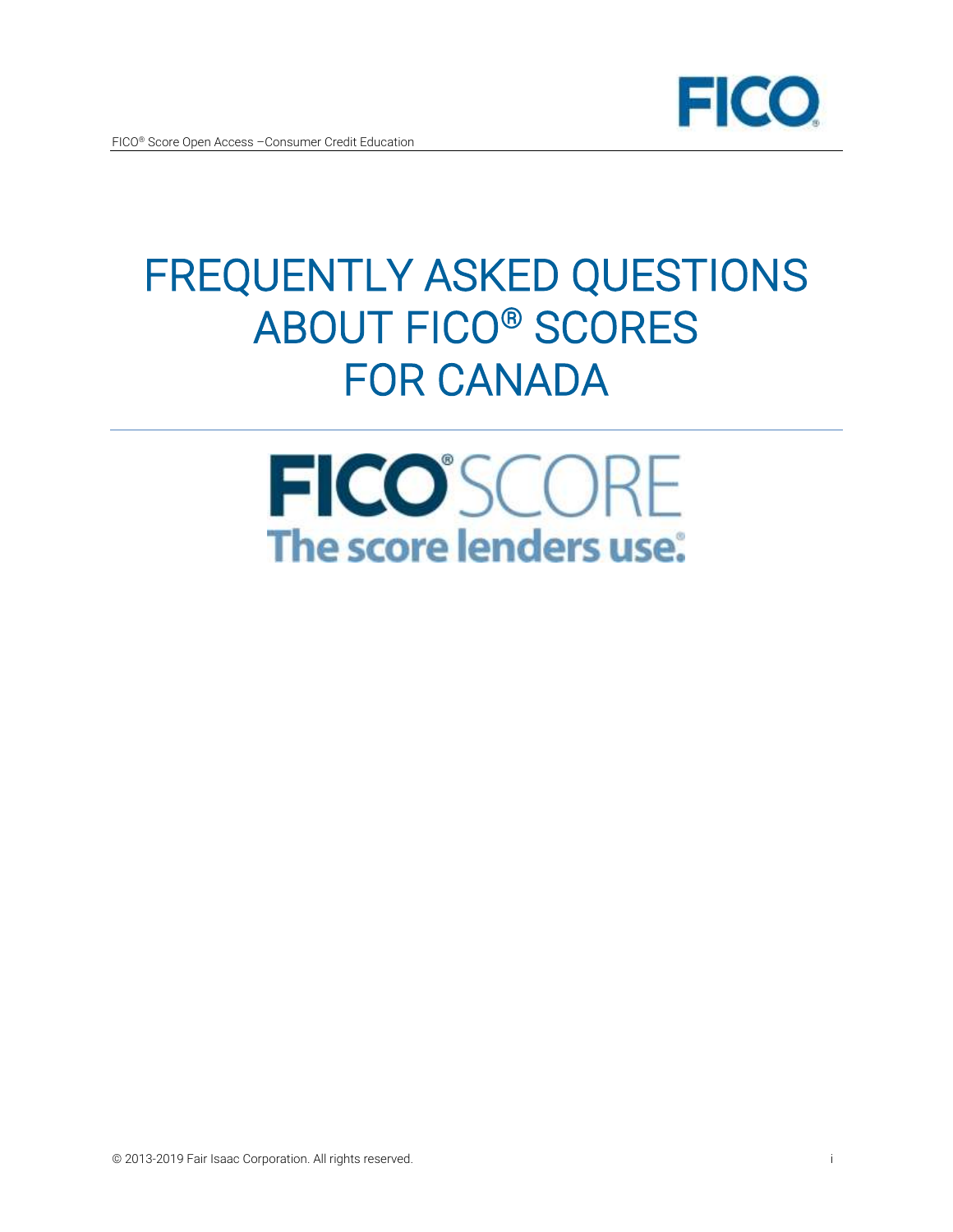# **Table of Contents**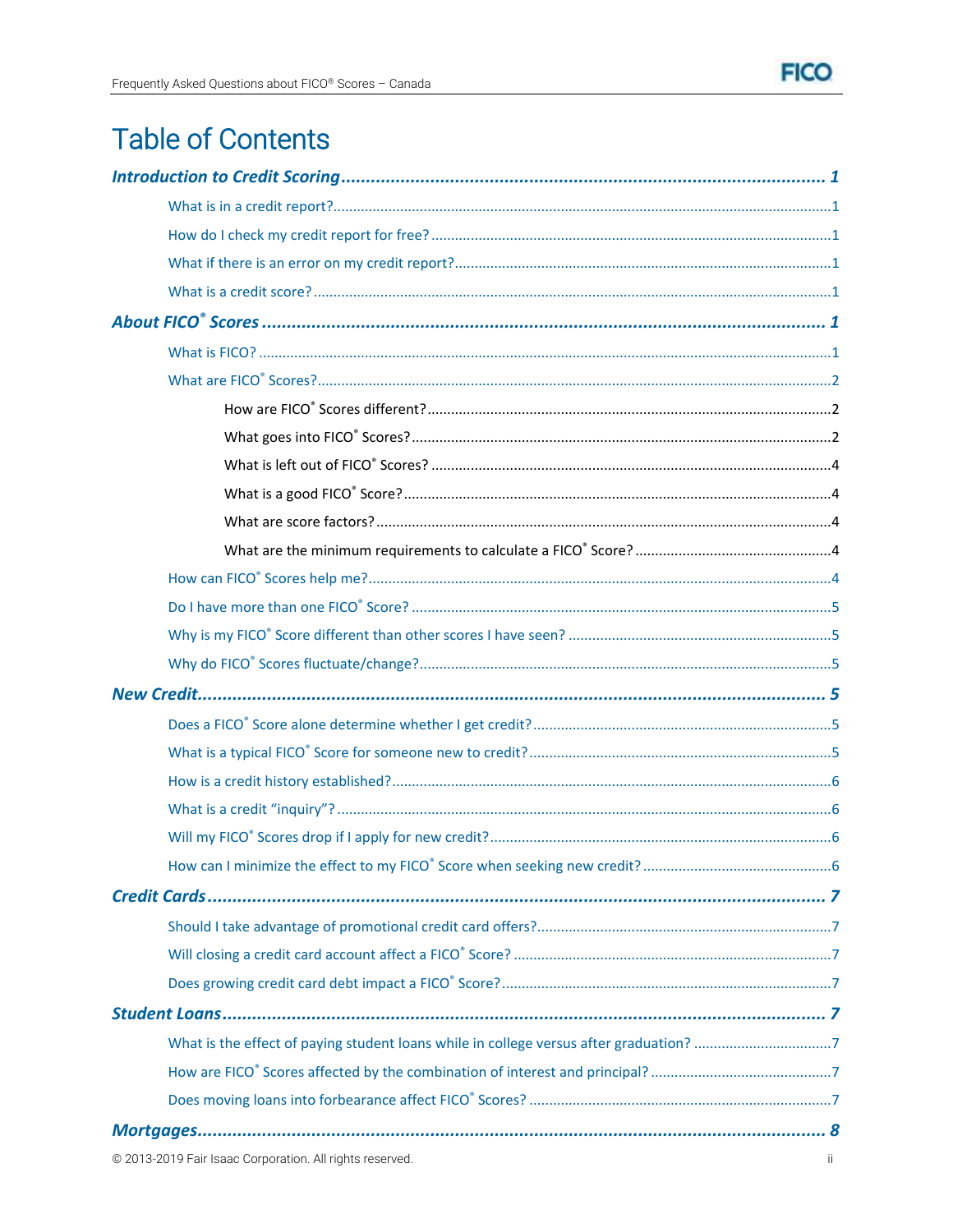# **FICO**

| Personal Information Protection and Electronic Documents Act (PIPEDA) 11 |  |
|--------------------------------------------------------------------------|--|
|                                                                          |  |
|                                                                          |  |
|                                                                          |  |
|                                                                          |  |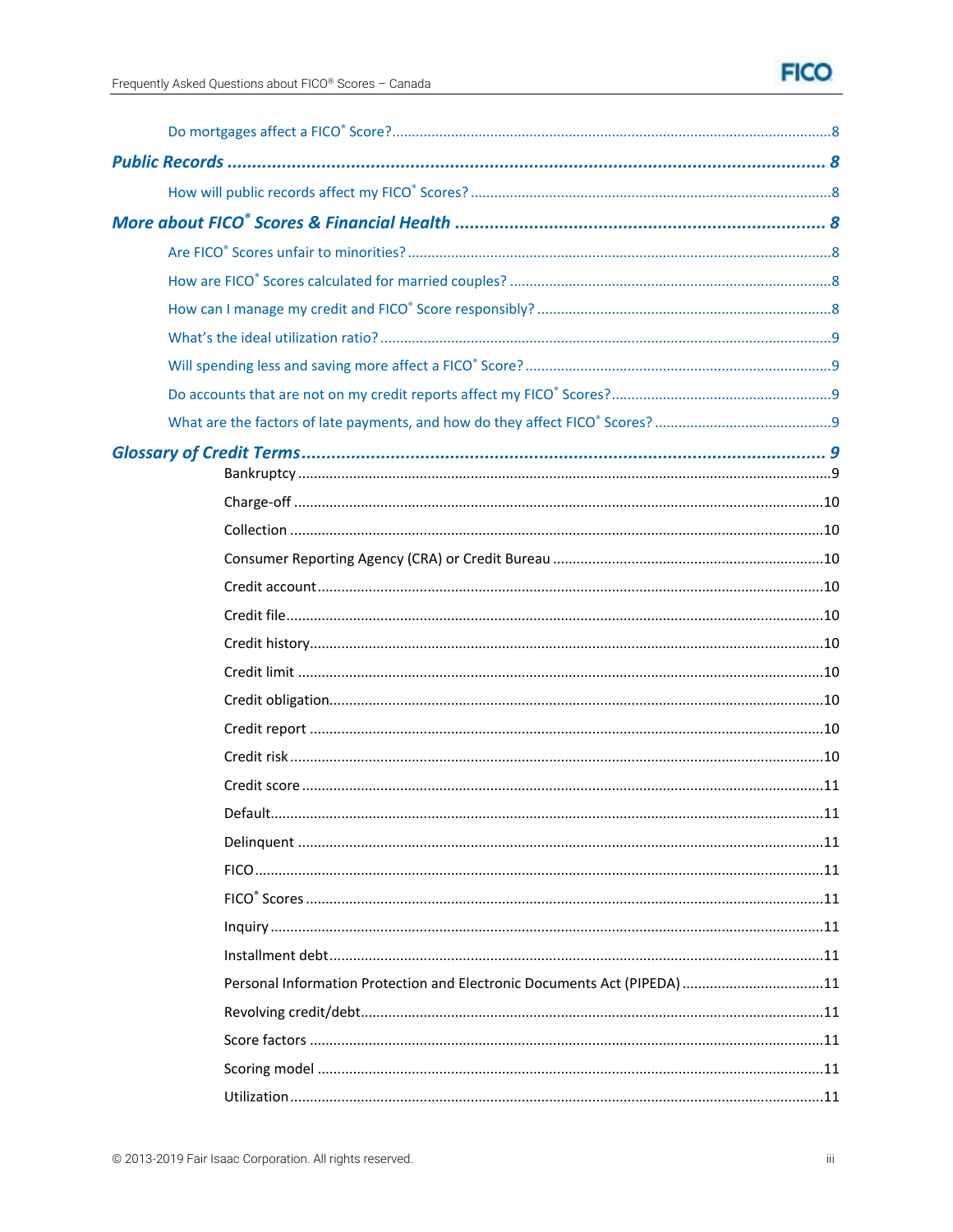

# <span id="page-3-0"></span>Introduction to Credit Scoring

When you apply for credit—such as a credit card, auto loan or mortgage—the company from which you are seeking credit checks your [credit report](#page-12-8) from one or both major Canadian CRAs. In addition to your credit report, they will most likely use a [credit score,](#page-3-4) such as a FICO® [Score,](#page-4-0) in their evaluation of [credit risk](#page-12-9) before lending their money to you.

Each lender has its own process and policies for making decisions when reviewing a credit application. Most lenders consider a FICO® Score along with additional information, either from one or both credit reports or from supplemental information you provide with your application, such as your income.

# <span id="page-3-1"></span>What is in a credit report?

Although each CRA formats and reports this information differently, al[l credit reports](#page-12-8) contain basically the same categories of information.

- Identifying Information Your name, address, Social Insurance Number, date of birth and employment information. This information is not used in calculating **FICO® Scores**; it is only used to identify you. Updates to this information come from information you supply to your lenders.
- [Credit Accounts](#page-12-3) Most lenders report information about each account you have established with them. They report the type of [credit accounts,](#page-12-3) the date you opened the account, your [credit limit](#page-12-6) or loan amount, the account balance, and your payment history.
- [Credit Inquiries](#page-8-1) Your credit reports list the inquiries that lenders have made for your credit reports. When you apply for a loan, you authorize your lender to ask for a copy of your credit reports.
- [Public Records](#page-10-8) and [Collections](#page-12-1)  CRAs also collect public record information from courts, and [delinquencies](#page-13-2) reported by collection agencies.

# <span id="page-3-2"></span>How do I check my credit report for free?

You may get a free copy of your [credit report](#page-12-8) from each major [CRA;](#page-12-2) visit their websites for more information. Please note your free credit report will not include your FICO® [Score.](#page-4-0) Because your FICO® Score is based on the information in your credit report, it is important to make sure that the credit report information is accurate.

#### <span id="page-3-3"></span>What if there is an error on my credit report?

If you find an error on one or both [credit reports,](#page-12-8) contact the [CRA](#page-12-2) or the organization that provided the information to the agency. Both parties are responsible for correcting inaccurate or incomplete information in your report as required by th[e Personal Information Protection and Electronic Documents Act \(PIPEDA\).](#page-13-7) 

# <span id="page-3-4"></span>What is a credit score?

A credit score is a number summarizing your [credit risk,](#page-12-9) based on your credit data. A credit score helps lenders evaluate your credit profile and influences the credit that's available to you, including loan and credit card approvals, interest rates, [credit limits](#page-12-6) and more.

# <span id="page-3-5"></span>About FICO® Scores

# <span id="page-3-6"></span>What is FICO?

[FICO,](http://www.fico.com/) formerly known as Fair Isaac Corporation, is the company that invented FICO® [Scores.](#page-4-0) Starting in the 1950s, FICO sparked a revolution i[n credit risk](#page-12-9) assessment by pioneering credit risk scoring for credit grantors. This new approach to measuring risk enabled banks, retailers and other businesses to improve their performance and to expand consumers' access to credit. Today, FICO® Scores are widely recognized as the industry standard for measuring credit risk.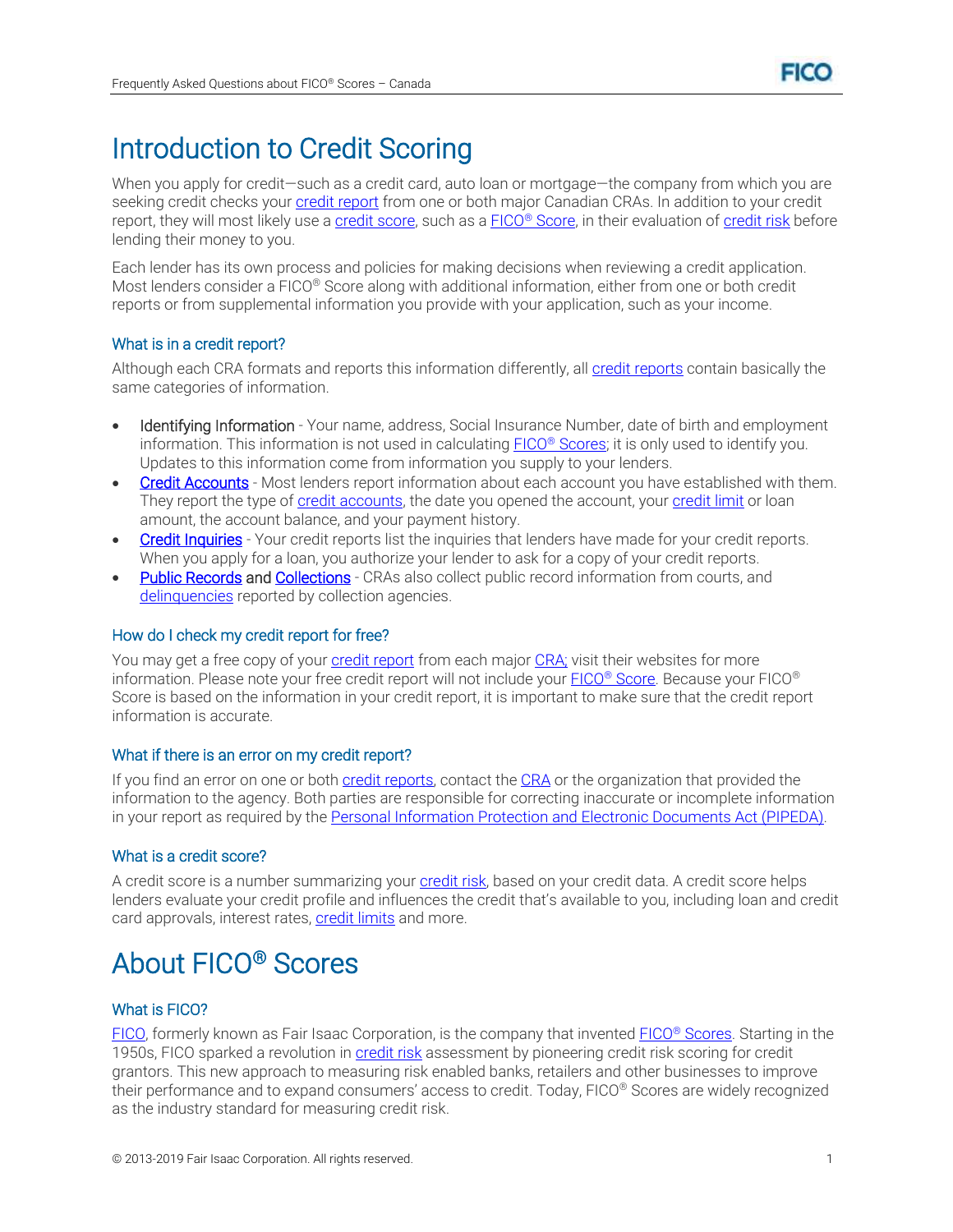

It is important to note that while FICO works with the [CRAs](#page-12-2) to provide your FICO® Scores, it does not have access to or store any of your personal data or determine the accuracy of the information in your [credit file.](#page-12-4)

# <span id="page-4-0"></span>What are FICO® Scores?

FICO<sup>®</sup> [Scores](#page-4-0) are widely used [credit scores](#page-3-4). Each FICO® Score is a three-digit number calculated from the data on your [credit reports](#page-12-8) at the two major [CRAs](#page-12-2)-TransUnion and Equifax. Your FICO<sup>®</sup> Scores predict how likely you are to pay back a [credit obligation](#page-12-7) as agreed. Lenders use FICO® Scores to help them quickly, consistently and objectively evaluate potential borrowers' [credit risk.](#page-12-9) FICO® Scores were previously known as BEACON® Scores at Equifax.

#### <span id="page-4-1"></span>How are FICO® Scores different?

Not al[l credit scores](#page-3-4) are FICO® [Scores.](#page-4-0) Because FICO® Scores are the credit scores widely used by lenders, knowing your FICO® Scores is the best way to understand how potential lenders could evaluate your credit [risk](#page-12-9) when you apply for a loan or credit. Other credit scores, which use scoring formulas different from FICO's, may not give you an accurate representation of the scores your lender uses when assessing your credit profile.

#### <span id="page-4-2"></span>What goes into FICO® Scores?

FICO® [Scores](#page-4-0) are calculated from the credit data in your [credit report.](#page-12-8) This data is grouped into five categories; below is a detailed breakdown of the relative importance of each category. As you review this information, keep in mind that:

- FICO<sup>®</sup> Scores take into consideration all of these categories, not just one or two.
- The importance of any factor (piece of information) depends on the information in your entire credit report.
- FICO<sup>®</sup> Scores look only at the credit-related information on a credit report.
- FICO® Scores consider both positive and negative information on a credit report.



# 1. Payment History - Approximately 35% of a FICO® Score is based on this information:

- Payment information on many types of accounts:
	- o Credit cards
	- o Retail accounts
	- o [Installment loans](#page-13-6)
	- o Finance company accounts
- Public record an[d collection](#page-12-1) items
- Details on late or missed payments ("[delinquencies](#page-13-12)"), public records, and collection items
- Number of accounts that show no late payments, or are currently paid as agreed

#### 2. The Amounts You Owe - Approximately 30% of a FICO® Score is based on this information: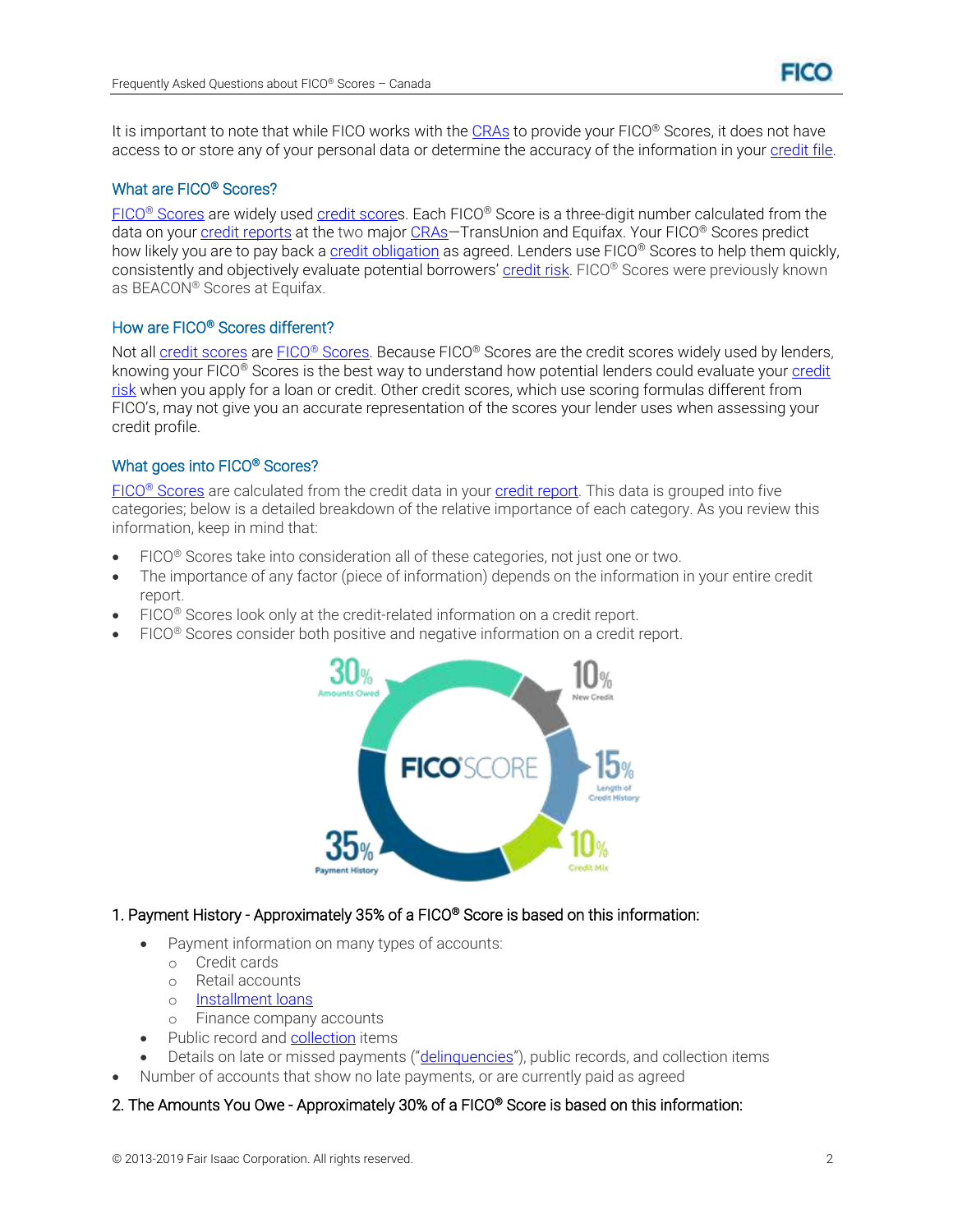

- Amount owed on all accounts
- Amount owed on different types of accounts
- Number of accounts which carry a balance
- How much of the total credit line is being used on [revolving](#page-13-8) [credit accounts](#page-12-3)
- How much is still owed on installment loans, compared with the original loan amounts

Credi[t utilization](#page-13-11) is one of the most important factors evaluated in this category, and considers the amount you owe compared to how much credit you have available. While lenders determine how much credit they are willing to provide, you control how much you use. [FICO](#page-3-6)'s research shows that people using a high percentage of their availabl[e credit limits](#page-12-6) are more likely to have trouble making some payments now or in the near future, compared to people using a lower level of available credit.

Having [credit accounts](#page-12-3) with an outstanding balance does not necessarily mean you are a high-risk borrower with a low FICO® Score. A long history of demonstrating consistent payments on [credit accounts](#page-12-3) is a good way to show lenders you can responsibly manage additional credit.

# 3. Length of Credit History - Approximately 15% of a FICO® Score is based on this information:

In general, a longer [credit history](#page-12-5) will increase a FICO® Score, all else being equal. However, even people who have not been using credit long can get a good FICO<sup>®</sup> Score, depending on what their credit report says about their payment history and amounts owed. Regarding length of history, a FICO® Score takes into account:

- How long credit accounts have been established. A FICO® Score can consider the age of the oldest account and the average age of all accounts.
- How long specific credit accounts have been established.
- How long it has been since you used certain accounts.

#### 4. New Credit - Approximately 10% of a FICO® Score is based on this information:

FICO's research shows that opening several credit accounts in a short period of time represents greater risk—especially for people who do not have a long credit history. In this category, a FICO® Score takes into account:

- How many new accounts have been opened;
- How long it has been since a new account was opened;
- How many recent requests for credit have been made, as indicated by [inquiries](#page-8-1) to the [CRAs;](#page-12-2) and
- Length of time since inquiries from credit applications were made by lenders.

Looking for an auto or mortgage loan may cause multiple lenders to request your credit report, even though you are only looking for one loan. In general, FICO® Scores compensate for this shopping behavior in the following ways:

- FICO® Scores ignore auto and mortgage loan inquiries made in the 30 days prior to scoring, so the inquiries won't affect the scores of consumers who apply for a loan within 30 days.
- After 30 days, FICO® Scores typically count inquiries of the same type (i.e., auto or mortgage loan) that fall within a typical shopping period as just one inquiry when determining your score.

# 5. Types of Credit in Use - Approximately 10% of a FICO® Score is based on this information:

FICO<sup>®</sup> Scores consider the mix of credit cards, retail accounts, installment loans, finance company accounts and mortgage loans. It is not necessary to have one of each, and it is not a good idea to open a credit account you don't intend to use. In this category, a FICO® Score takes into account:

- What kinds of credit accounts are on the credit report? Is there experience with both [revolving](#page-13-13) and installment accounts, or has the credit experience been limited to only one type?
- How many accounts of each type exist? A FICO® Score also looks at the total number of accounts established.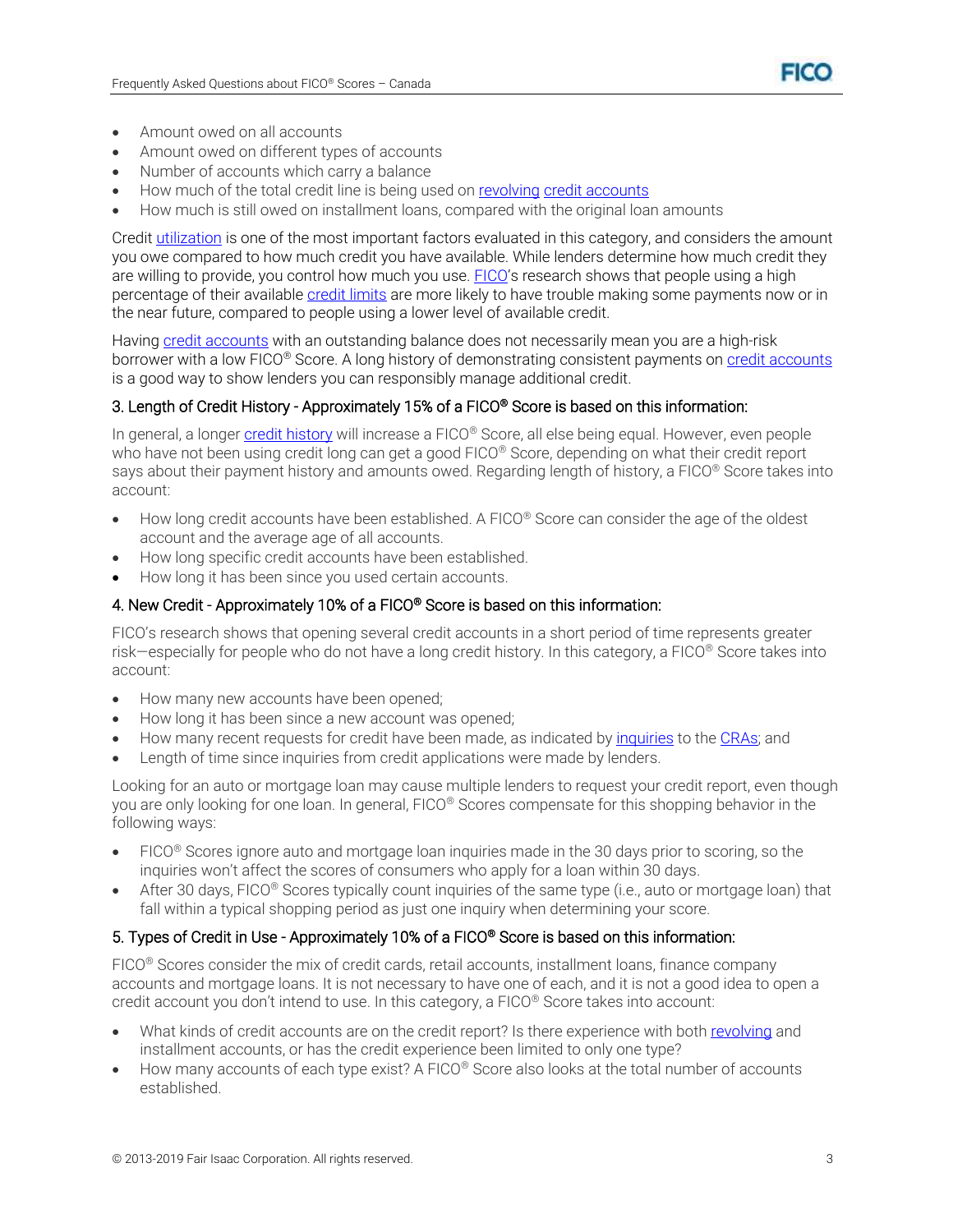

# <span id="page-6-0"></span>What is left out of FICO® Scores?

FICO<sup>®</sup> [Scores](#page-4-0) consider a wide range of information on a [credit report.](#page-12-8) However, they do NOT consider:

- Race, color, religion, national origin, age, sex and marital status
- Salary, or other employment information (however, lenders may consider this information separately)
- Where the consumer lives
- Any interest rate being charged on a credit card or other account
- Any items reported as child/family support obligations
- Certain types of [inquiries](#page-8-1)
- <span id="page-6-1"></span>Any information not found in the credit report

# What is a good FICO<sup>®</sup> Score?

In Canada, FICO® [Scores](#page-4-0) range from 300 to 900, where higher scores demonstrate lower [credit risk](#page-12-9) and lower scores demonstrate higher credit risk. What's considered a "good" FICO® Score varies, since each lender has its own standards for approving credit applications, based on the level of risk it finds acceptable. So one lender may offer its lowest interest rates to people with FICO® Scores above 710, while another may only offer it to people with FICO® Scores above 760.

The chart below provides a breakdown of ranges for FICO® Scores found across the Canadian consumer population. Again, each lender has its own credit risk standards, but this chart can serve as a general guide of what a FICO® Score represents.

| Score range    | Rating      | What FICO <sup>®</sup> Scores in this range mean                        |
|----------------|-------------|-------------------------------------------------------------------------|
| 800 or Higher  | Exceptional | Demonstrates to lenders that the consumer is an exceptional borrower    |
| 720 to 799     | Very Good   | Demonstrates to lenders that the consumer is a very dependable borrower |
| 640 to 719     | Good        | Most lenders consider this a good score                                 |
| 580 to 639     | Fair        | Some lenders will approve loans with this score                         |
| Lower than 579 | Poor        | Demonstrates to lenders that the consumer is a risky borrower           |

[FICO](#page-3-6)'s research shows that people with a high FICO<sup>®</sup> Score tend to make their payments on time each month.

# <span id="page-6-2"></span>What are score factors?

Score factors are delivered with a consumer's FICO® [Score;](#page-4-0) these are the top areas that affected that consumer's FICO® Scores. The order in which the score factors are listed is important. The first factor indicates the area that most affected the score and the second factor is the next most significant influence. Addressing these factors can benefit the score.

# <span id="page-6-3"></span>What are the minimum requirements to calculate a FICO® Score?

[A credit file](#page-12-4) must contain these minimum requirements:

- At least one account that has been open for three months or more\*
- At least one undisputed account that has been reported to the [CRA](#page-12-2) within the past six months\*
- No indication of deceased on the credit file

\* Deferred student loans are not eligible to satisfy this criterion

# <span id="page-6-4"></span>How can FICO® Scores help me?

A FICO® [Score](#page-4-0) gives lenders a fast, objective and consistent estimate of you[r credit risk.](#page-12-9) Before the use of [credit scoring,](#page-13-0) the credit granting process could be slow, inconsistent and unfairly biased. Keep in mind that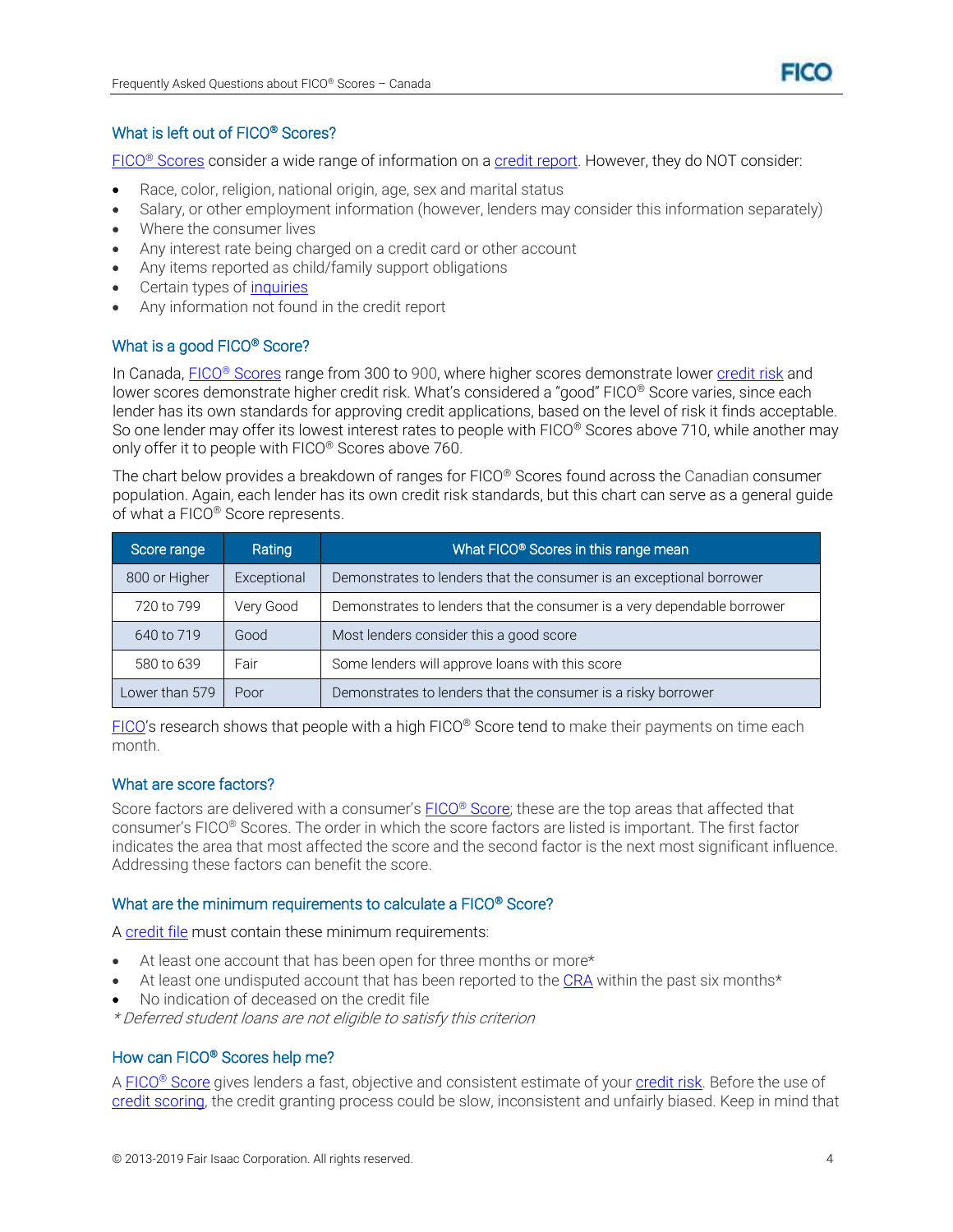

FICO® Scores are only one of many factors lenders consider when making a credit decision. Here's how FICO® Scores may benefit you.

Get credit faster - FICO<sup>®</sup> Scores can be delivered almost instantaneously, helping lenders speed up credit card and loan approvals.

Unbiased credit decisions - Factors such as your gender, race, religion, nationality and marital status are not considered by FICO® Scores. When a lender uses your FICO® Score, they're getting an evaluation of you[r credit history](#page-12-5) that is fair and objective.

May save you money - A higher FICO<sup>®</sup> Score can help you qualify for better rates from lenders-generally, the higher your score, the lower your interest rate and payments.

More credit available - Because FICO® Scores allow lenders to more accurately associate risk levels with individual borrowers, they allow lenders to offer different prices to different borrowers. Rather than making strictly "yes-no" credit decisions and offering "one-size-fits-all" credit products, lenders use FICO® Scores to approve consumers who might have been declined credit in the past. Lenders are even able to provide higher-risk borrowers with credit that they are more likely to be able to manage.

# <span id="page-7-0"></span>Do I have more than one FICO® Score?

To keep up with consumer trends and the evolving needs of lenders[, FICO](#page-3-6) periodically updates its [scoring](#page-13-10)  [model,](#page-13-10) resulting in new FICO® [Score](#page-4-0) versions being released to market every few years.

#### <span id="page-7-1"></span>Why is my FICO<sup>®</sup> Score different than other scores I have seen?

There are many different [credit scores](#page-3-4) available to consumers and lenders. FICO® [Scores](#page-4-0) are the credit scores used by lenders, and different lenders may use different versions of FICO® Scores. In addition, FICO® Scores are based o[n credit file](#page-12-4) data from a [CRA,](#page-12-2) so differences in your credit files may create differences in your FICO® Scores.

#### <span id="page-7-2"></span>Why do FICO<sup>®</sup> Scores fluctuate/change?

There are many reasons why a score may change. FICO<sup>®</sup> [Scores](#page-4-0) are calculated each time they are requested, taking into consideration the information that is in your [credit file](#page-12-4) from a [CRA](#page-12-2) at that time. So, as the information in your credit file at that CRA changes, FICO® Scores can also change. Review your key [score factors,](#page-6-2) which explain what factors from you[r credit report](#page-12-8) most affected a score. Comparing key score factors from the two different time periods can help identify causes for a change in a FICO® Score. Keep in mind that certain events such as *delinquent* payments or public records can lower FICO<sup>®</sup> Scores quickly.

# <span id="page-7-3"></span>New Credit

#### <span id="page-7-4"></span>Does a FICO® Score alone determine whether I get credit?

No. Most lenders use several factors to make credit decisions, including a  $EICO<sup>®</sup> Score$ . Lenders may look at information such as the amount of debt you can reasonably handle given your income, your employment history, and you[r credit history.](#page-12-5) Based on their review of this information, as well as their specific underwriting policies, lenders may extend credit to you even with a low FICO<sup>®</sup> Score, or decline your request for credit even with a high FICO® Score.

#### <span id="page-7-5"></span>What is a typical FICO® Score for someone new to credit?

FICO<sup>®</sup> [Scores](#page-4-0) are generated by complex mathematical algorithms based on unique *credit report* data, so there is no "typical" or "entry-level" score. While someone new to credit may have difficulty scoring in the highest score ranges due to a limited number of active accounts and length of history, it is possible to have a FICO® Score that meets lenders' criteria for granting credit. FICO® Scores consider the extent to which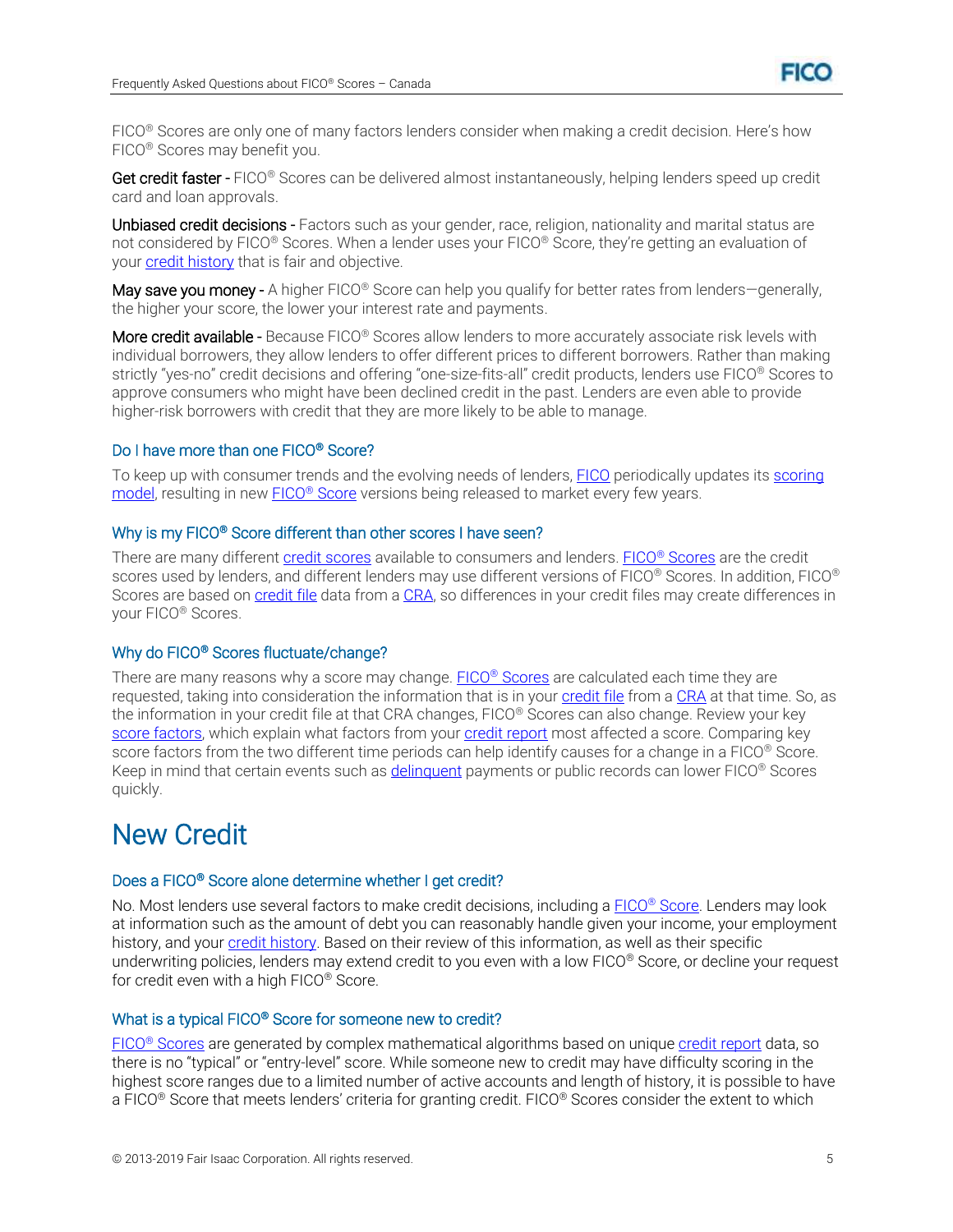

people can demonstrate a good track record of making payments on time. In fact, payment history is more important for FICO® Scores (about 35%) than length of [credit history](#page-12-5) (about 15%).

#### <span id="page-8-0"></span>How is a credit history established?

There are a few ways to establish a [credit history,](#page-12-5) including the following.

- By applying for and opening a new credit card, a person with no or little credit history may not get very good terms on this credit card—such as a high annual percentage rate (APR). However, by charging small amounts and paying off the balance each month, you won't be paying interest each month so the high APR won't hurt your financial position.
- Those unable to get approved for a traditional credit card may be able to open a secured credit card to build credit history, provided the card issuer reports secured cards to th[e CRA.](#page-12-2) This type of card requires a deposit of money with the credit card company. Charges can then be made on the secured card, typically up to the amount deposited.

With both traditional and secured credit cards, keeping balances low, paying off balances each month, and not missing payments are important for responsible financial health management.

#### <span id="page-8-1"></span>What is a credit "inquiry"?

When you apply for credit, you authorize those lenders to ask or "inquire" for a copy of your [credit report](#page-12-8) from a [CRA.](#page-12-2) When you later check your credit report, you may notice that their credit inquiries are listed. You may also see inquiries by businesses that you don't know. But the only inquiries that count toward your FICO<sup>®</sup> [Scores](#page-4-0) are the ones that result from your applications for new credit.

Soft inquiry - Soft inquiries are all credit inquiries where your credit is NOT being reviewed by a prospective lender. FICO® Scores do not consider involuntary (soft) inquiries made by businesses with which you did not apply for credit, inquiries from lenders for account review purposes for which you already have a credit [account,](#page-12-2) or your own requests to see your [credit file.](#page-12-4)

Hard inquiry - Hard inquiries include credit checks when you've applied for an auto loan, mortgage, credit card or other types of loans. Each of these types of credit checks count as a single inquiry. One exception occurs when you are "rate shopping". Your FICO® Scores consider all hard inquiries within a reasonable shopping period for an auto loan or mortgage as a single inquiry.

#### <span id="page-8-2"></span>Will my FICO<sup>®</sup> Scores drop if I apply for new credit?

If so, they probably won't drop much. If you apply for a [credit account,](#page-12-2) a request for you[r credit report](#page-12-8) information (called a "hard [inquiry](#page-8-1)") will appear on your report. Looking for new credit can indicate higher [risk](#page-12-9) to a lender, but multiple inquiries from auto or mortgage loan lenders within a short period of time are treated as a single inquiry rather than multiple inquiries and tend to have little effect on your FICO® [Scores.](#page-4-0)

#### <span id="page-8-3"></span>How can I minimize the effect to my FICO® Score when seeking new credit?

Applying for new credit only accounts for about 10% of a FICO® [Score,](#page-4-0) so the affect is relatively modest. Exactly how much applying for new credit affects your score depends on your overall credit profile and what else is already in your [credit reports.](#page-12-8) For example, applying for new credit can have a greater effect on your FICO<sup>®</sup> Scores if you only have a few accounts or a short [credit history.](#page-12-5)

That said, there are definitely a few things to be aware of depending on the type of credit you are applying for. When you apply for credit, a credit check or "[inquiry](#page-8-1)" can be requested to check your credit standing. Let's look at the common inquiries you might find in your credit reports.

Credit Cards - If you only need a small amount, credit card companies will sometimes provide an increased [credit limit](#page-12-6) (for accounts already opened). While a request for an increased limit may count as an inquiry just like opening a new card would, it won't reduce the average age of your [credit accounts,](#page-12-2) which is also important to your FICO® Scores.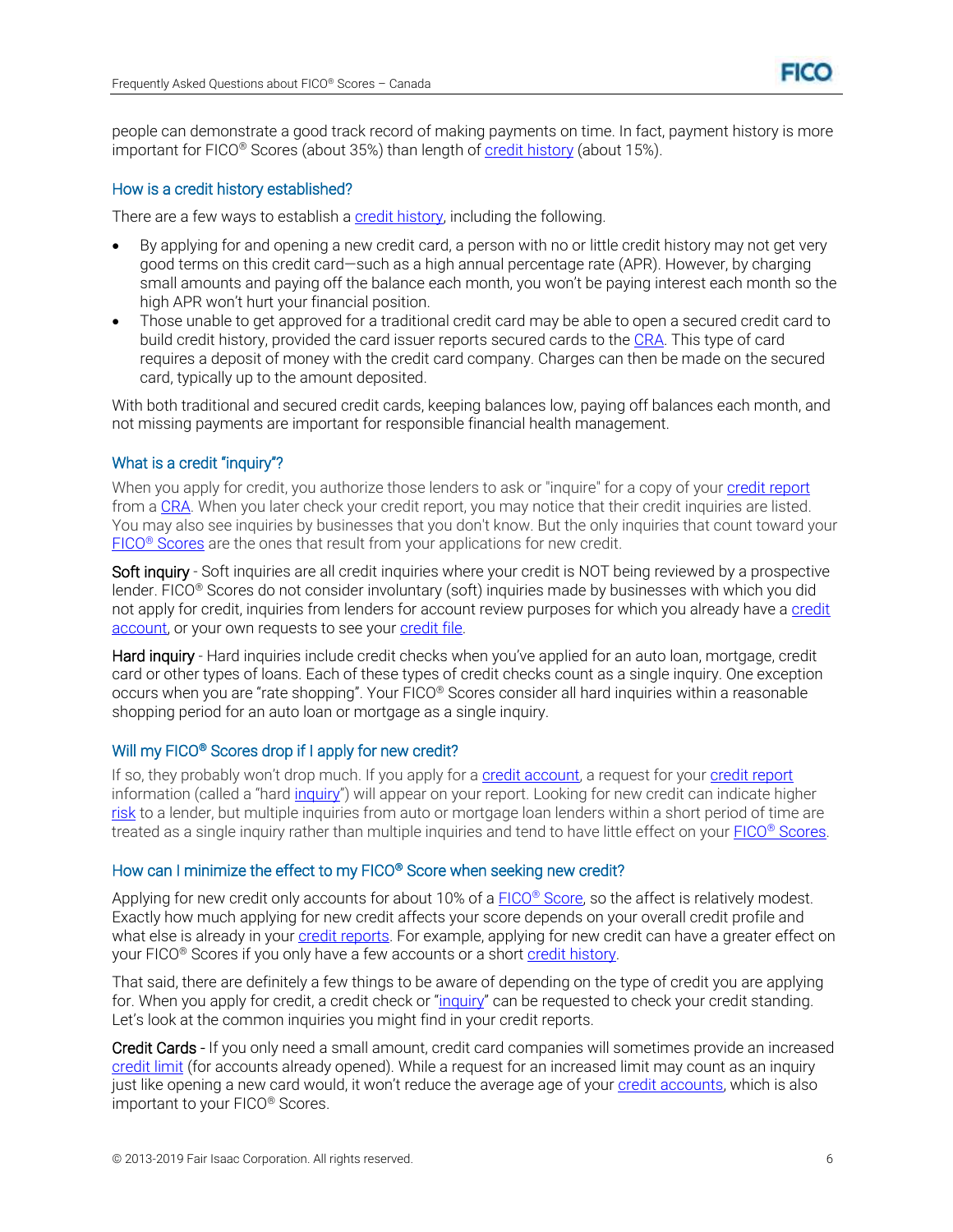If getting the limit raised on an existing card isn't an option, then applying for the fewest number of credit cards will have the least negative affect to your FICO® Scores. For example, if a person needed an extra \$5,000, getting one card with a \$5,000 limit has less effect on your score than getting two cards each with \$2,500 limits. That's because when applying for new credit cards, each application is counted separately as an individual inquiry in your [credit file,](#page-12-4) and the more inquiries you have, the more that could hurt your FICO<sup>®</sup> Scores. Having more inquiries makes you loo[k riskier](#page-12-9) to potential lenders.

Home and Auto Loans - FICO<sup>®</sup> Scores do not penalize people for rate shopping for a home or car loan. During rate shopping, multiple lenders may request your credit reports to check your credit. But FICO® Scores de-duplicate these and consider inquiries within a reasonable shopping period for an auto loan or mortgage each as a single inquiry. Doing the entire rate shopping and getting the loan within 45 days will reduce the effect to your FICO® Score.

# <span id="page-9-0"></span>Credit Cards

# <span id="page-9-1"></span>Should I take advantage of promotional credit card offers?

Generally, opening new accounts can indicate increased [credit risk](#page-12-9) and can hurt your FICO<sup>®</sup> [Scores.](#page-4-0) Please keep in mind that opening a new account, and to a lesser extent the resulting credit [inquiry,](#page-8-1) may demonstrate higher risk in the short term.

# <span id="page-9-2"></span>Will closing a credit card account affect a FICO<sup>®</sup> Score?

Yes, but not in the way you might expect. And, while closing an account may be a good strategy for responsible financial health management in some cases, it also may have a negative effect on your [FICO](#page-4-0)® [Scores.](#page-4-0)

FICO<sup>®</sup> Scores take into consideration something called a "credit *[utilization](#page-13-11)* ratio". This ratio looks at your total used credit in relation to your total available credit; the higher this ratio is, the more it can negatively affect your FICO® Scores. Closing an old or unused card essentially wipes away some of your available credit and thereby increases your credit utilization ratio.

# <span id="page-9-3"></span>Does growing credit card debt impact a FICO® Score?

Yes. Amounts owed on credit cards impact FICO® Scores, since the 'amounts owed' category makes up 30% of the FICO® Score calculation.

# <span id="page-9-4"></span>Student Loans

# <span id="page-9-5"></span>What is the effect of paying student loans while in college versus after graduation?

Once you start paying your student loan, it will be part of your credit information considered by [FICO](#page-4-0)® [Scores.](#page-4-0) Deferred loans do not harm FICO® Scores. The existence of the loan is a factor used to demonstrate the length of **credit history** and mix of credit.

Keep in mind that missing or late payments have a negative impact on FICO<sup>®</sup> Scores.

# <span id="page-9-6"></span>How are FICO® Scores affected by the combination of interest and principal?

Most [installment loans](#page-13-6) are a combination of interest and principal. The inputs into your FICO® [Scores](#page-4-0) are based on data in your [credit report,](#page-12-8) which generally does not break out the interest and principal components, but instead reports the overall debt. Therefore the fact that loan payments are a combination of interest and principal does not have an impact on a score.

# <span id="page-9-7"></span>Does moving loans into forbearance affect FICO® Scores?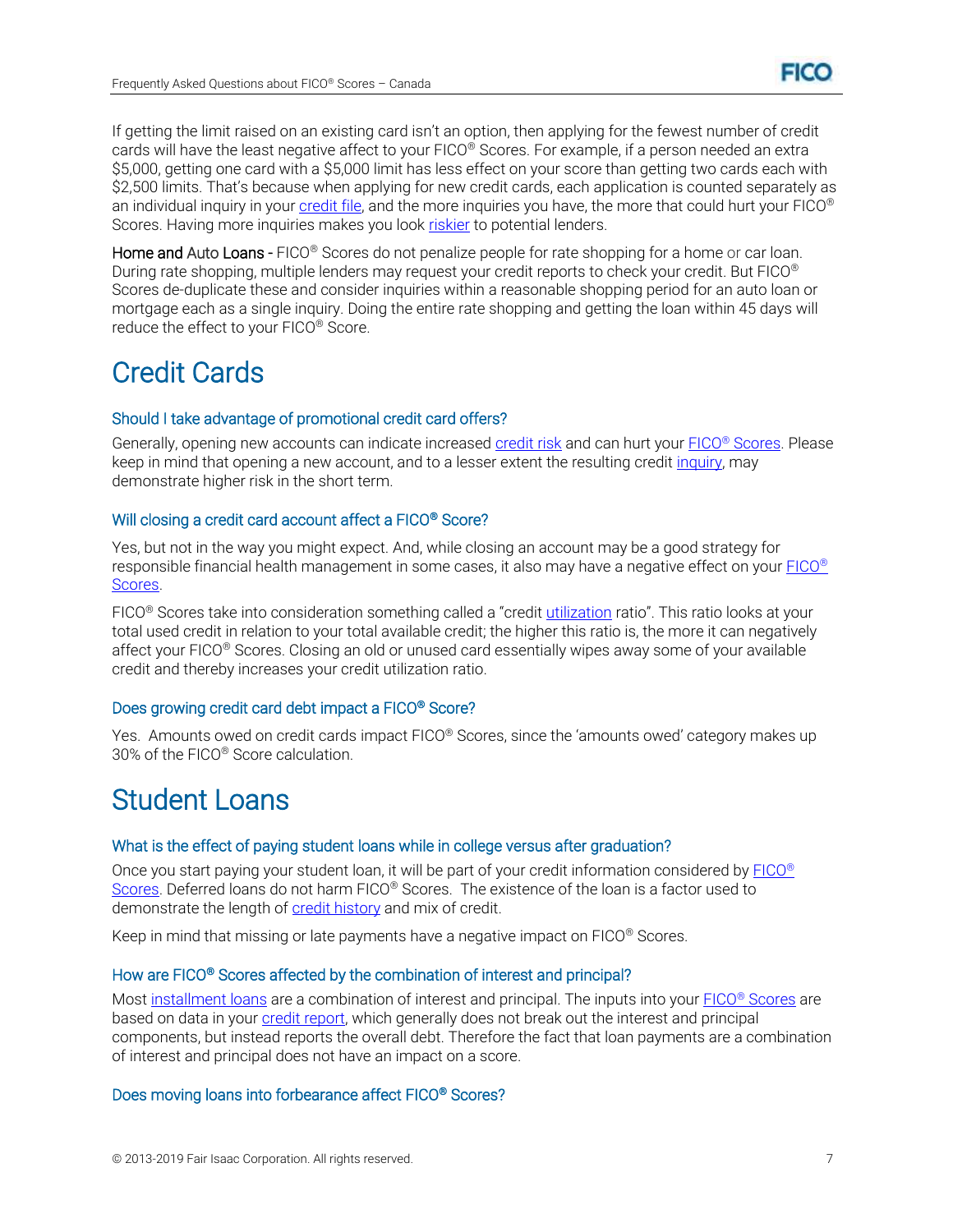Forbearance is a period of time during repayment in which a borrower is permitted to temporarily postpone making regular monthly payments. The debt is not forgiven, but regular payments are suspended until a later time. As an example, forbearance may be granted if a borrower is experiencing temporary financial difficulty. The consumer may be making reduced payments, interest-only payments or no payments. [FICO](#page-4-0)<sup>®</sup> [Scores](#page-4-0) do not consider the fact that a loan is in forbearance. Therefore, the fact that a loan moved into forbearance would not impact the score. However, even when a loan is in forbearance, other information about the loan may still continue to impact the score.

# <span id="page-10-0"></span>**Mortgages**

# <span id="page-10-1"></span>Do mortgages affect a FICO® Score?

FICO<sup>®</sup> Scores are calculated from the information in consume[r credit files.](#page-12-4) Whether a mortgage affects the borrower's FICO® Scores depends on how mortgages are reported to the CRAs, as well as on the person's overall credit profile. If data in the credit profile indicates that the consumer has a mortgage, that debt and its payment history *could* be calculated into his or her FICO<sup>®</sup> Scores.

# <span id="page-10-2"></span>Public Records

#### <span id="page-10-3"></span>How will public records affect my FICO® Scores?

Adverse public records, which include bankruptcies and judgments, are considered a very negative event by FICO<sup>®</sup> [Scores,](#page-4-0) and will affect your FICO<sup>®</sup> Scores for as long as it is listed on your [credit files.](#page-12-4) However, as the item ages, its effect on a FICO® Score gradually decreases.

Bankruptcy - if you file for bankruptcy, here are some things you should do to make sure your creditors are accurately reporting the bankruptcy filing:

- Check your credit files to ensure that accounts that were not part of the bankruptcy filing are not being reported with a bankruptcy status.
- <span id="page-10-8"></span>Make sure your bankruptcy is removed as soon as it is eligible to be "purged" from your credit file.

Judgments - creditors, collections agencies, and legitimate credit counselors may be able to provide direction, to people when they are having trouble managing their financial health.

# <span id="page-10-4"></span>More about FICO® Scores & Financial Health

# <span id="page-10-5"></span>Are FICO® Scores unfair to minorities?

No. FICO® [Scores](#page-4-0) do not consider your gender, race, nationality or marital status. Independent research has shown that FICO® Scores are not unfair to minorities or people with little [credit history.](#page-12-5) FICO® Scores have proven to be an accurate and consistent measure of repayment [risk.](#page-12-9)

#### <span id="page-10-6"></span>How are FICO® Scores calculated for married couples?

Married couples don't have joint FICO® [Scores,](#page-4-0) they each have individual scores. The difference is that when you are single you usually only need to worry about your own credit habits and credit profile. However, if you and your spouse open a [credit account](#page-12-2) under both your names, the spending and payment behavior on that account will impact both your FICO® Scores.

#### <span id="page-10-7"></span>How can I manage my credit and FICO® Score responsibly?

Higher FICO<sup>®</sup> [Scores](#page-4-0) are a result of healthy credit behaviors, and the best way to have higher FICO<sup>®</sup> Scores is to demonstrate healthy credit behaviors over time. Here are a few tips you can follow.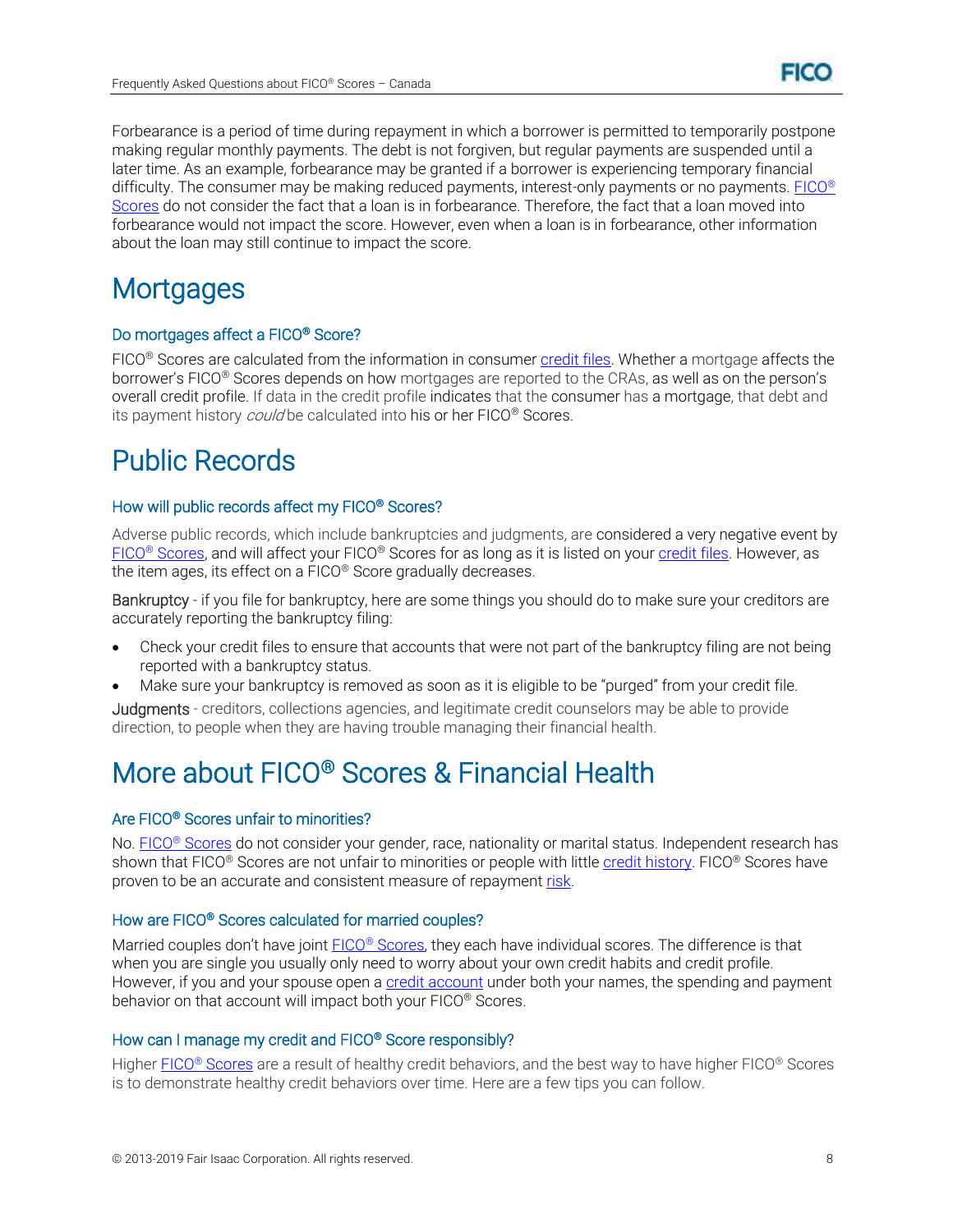

Pay your bills on time. [Delinquent](#page-13-12) payments and [collections](#page-12-1) can have a major negative impact on your FICO<sup>®</sup> Scores. If you're behind on payments, get current and stay current.

Avoid collections. Paying off a collection account will not remove it from you[r credit report.](#page-12-8)

Keep balances low. It's okay to use your credit cards, just be careful about using a large percentage of your available credit  $-$  high [utilization](#page-13-11) rates can have a major impact on your FICO<sup>®</sup> Scores.

Do your rate shopping within a short period of time. FICO<sup>®</sup> Scores distinguish between a search for a single loan and a search for a mortgage or auto loan, in part by the length of time over whic[h inquiries](#page-8-1) occur.

Have credit and manage it responsibly. Ultimately, having a mixture of credit is a good thing  $-$  as long as you make your payments regularly and on time. Someone with no credit cards tends to be higher [risk](#page-12-9) than someone who has managed credit cards responsibly.

#### <span id="page-11-0"></span>What's the ideal utilization ratio?

There is no single [utilization](#page-13-11) percentage that equates to optimal points. Generally, lower utilization means less [credit risk](#page-12-9) and has a positive effect on FICO® [Scores.](#page-4-0)

#### <span id="page-11-1"></span>Will spending less and saving more affect a FICO<sup>®</sup> Score?

While putting more money towards savings is usually a good idea, it's not necessarily going to affect your FICO<sup>®</sup> [Scores.](#page-4-0) FICO<sup>®</sup> Scores do not consider the amount of cash you have, therefore the amount of money you save doesn't affect your FICO® Scores.

As far as spending less, that could have an effect on your FICO<sup>®</sup> Scores. For example, if you typically use your credit cards for purchases, then by spending less, you may reduce your credit card balances over time. FICO® Scores factor in the balance on [revolving](#page-13-8) credit accounts such as credit cards.

#### <span id="page-11-2"></span>Do accounts that are not on my credit reports affect my FICO® Scores?

Though your FICO<sup>®</sup> [Scores](#page-4-0) capture a pretty accurate picture of your [credit history,](#page-12-5) not every account is recorded. Your positive rental and utility payment history may not be listed in you[r credit reports,](#page-12-8) and if an account is not found on your credit report, it can't affect your FICO® Score.

#### <span id="page-11-3"></span>What are the factors of late payments, and how do they affect FICO<sup>®</sup> Scores?

FICO<sup>®</sup> [Scores](#page-4-0) consider late payments in these general areas; how recent the late payments are, how severe the late payments are, and how frequently the late payments occur. This means that recent [delinquencies](#page-13-2) could be more damaging to a FICO® Score than several late payments that happened a long time ago.

You may have noticed on your [credit reports](#page-12-8) that late payments are listed by how late the payments are. Typically, creditors report late payments in one of these categories: 30-days late, 60-days late, 90-days late, 120-days late, 150-days late, or [charge-off.](#page-11-4) While a 90-day late is worse than a 30-day late, the important thing to understand is that people who continually pay their bills on time tend to appear less risky to lenders.

A history of payments is the largest factor in FICO® Scores. Sometimes circumstances cause people to be unable to keep current with their bills—maybe an unexpected medical emergency or losing a job. Creditors and legitimate credit counselors may be able to provide direction to people when they are having trouble responsibly managing their financial health.

# <span id="page-11-4"></span>Glossary of Credit Terms

#### <span id="page-11-5"></span>**Bankruptcy**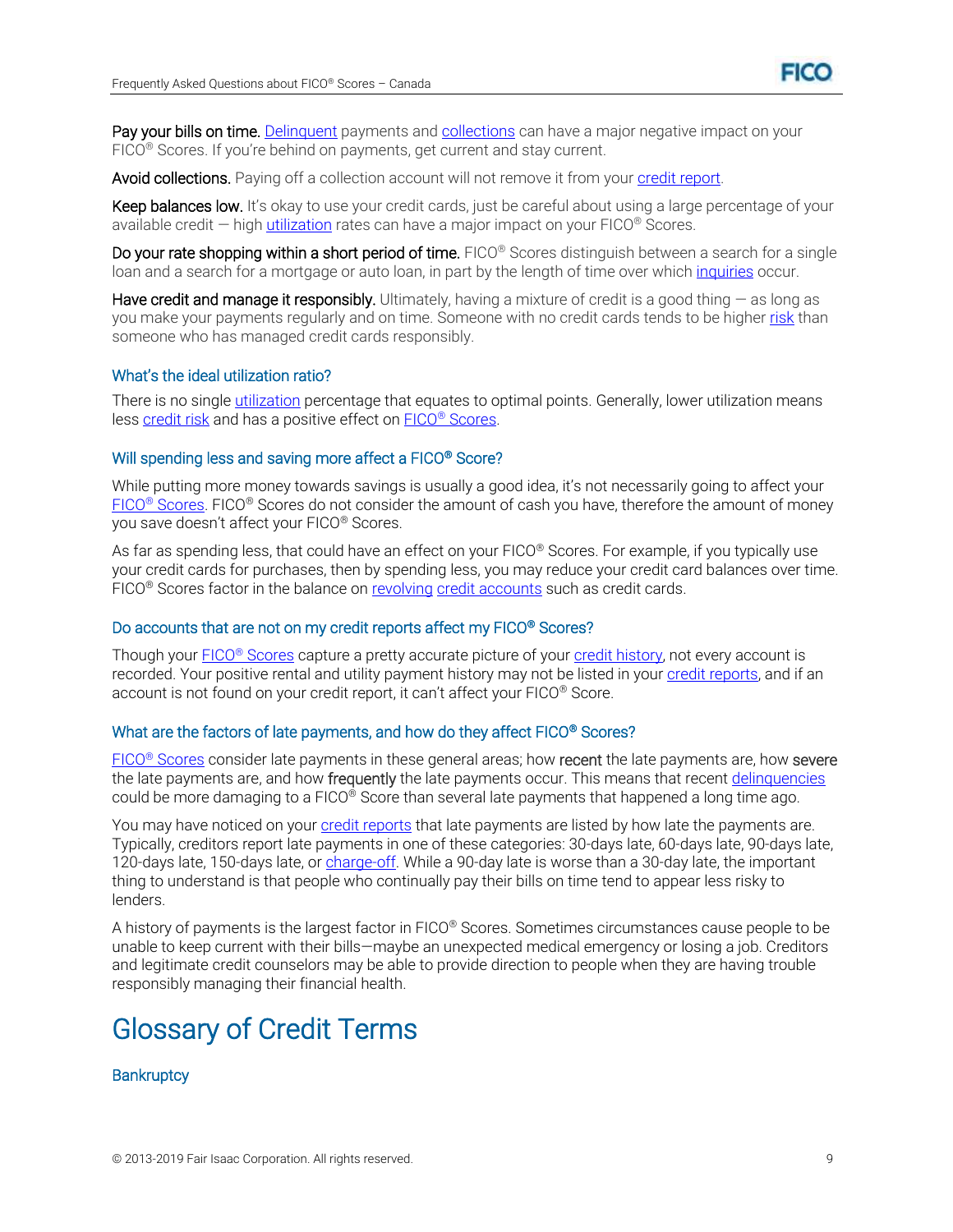

A proceeding that may legally release a person from repaying debts owed, or reduce the amount owed over a few years.

# <span id="page-12-0"></span>Charge-off

A declaration by a lender, generally for tax purposes, that an amount of debt is unlikely to be collected, which can happen when a person becomes severel[y delinquent](#page-13-12) in repaying a debt. The lender reports to the [CRAs](#page-12-2) that it has taken a loss, but the borrower is still responsible for paying back the debt. Also known as a "write-off."

# <span id="page-12-1"></span>**Collection**

Attempted recovery of a past-due [credit obligation](#page-12-7) by a lender's collection department or a separate collection agency.

#### <span id="page-12-2"></span>Consumer Reporting Agency (CRA) or Credit Bureau

An organization that assembles or evaluates consumer credit information, or other information on consumers for the purpose of preparing and furnishing consumer reports to third parties. The two largest CRAs in Canada, often also referred to as credit bureaus, are Equifax and TransUnion.

#### <span id="page-12-3"></span>Credit account

A specific lending arrangement between a creditor and borrower that provides the borrower with a loan or a [revolving instrument](#page-13-13) such as a credit card, with an obligation to repay the creditor. Sometimes referred to as [a credit obligation.](#page-12-7)

#### <span id="page-12-4"></span>Credit file

The credit records at [a CRA](#page-12-2) regarding a given individual. The file may include: the person's name, address, Social Insurance Number[, credit history,](#page-12-5) [inquiries,](#page-8-1) [collection](#page-12-1) records, and public records.

# <span id="page-12-5"></span>Credit history

A record of a person's [credit accounts](#page-12-3) and activities, including how the person has repai[d credit obligations](#page-12-7) in the past.

# <span id="page-12-6"></span>Credit limit

The amount of credit that a financial institution extends to a borrower. Credit limit also refers to the maximum amount a credit card company will allow someone to borrow on a single card. Credit limits are usually determined based on the applicant's FICO® [Score](#page-4-0) and information contained in their credit application.

#### <span id="page-12-7"></span>Credit obligation

<span id="page-12-8"></span>See [credit account.](#page-12-2)

#### Credit report

A detailed report of an individual's [credit history](#page-12-5) as stored in an individual's [credit file,](#page-12-4) prepared by a [CRA](#page-12-2) and used by a lender when making credit decisions. Most credit reports include: the person's name, address, credit history[, inquiries,](#page-8-1) [collection](#page-12-1) records, and public records.

#### <span id="page-12-9"></span>Credit risk

The likelihood that individuals will not pay thei[r credit obligations](#page-12-7) as agreed. Borrowers who are more likely to pay as agreed pose less risk to creditors and lenders.